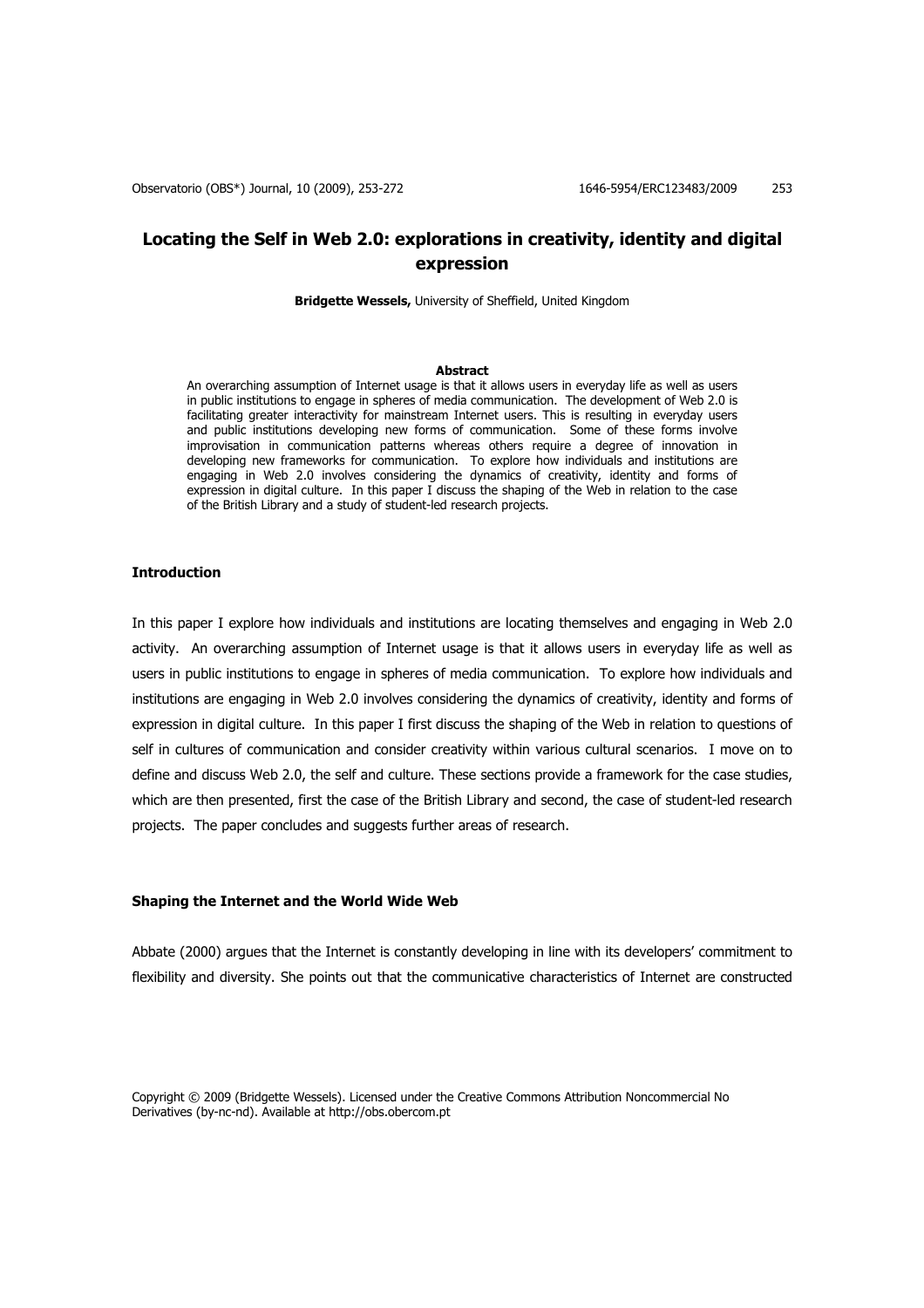through a series of social choices (ibid.). $^1$  The development of the Internet as a communication tool was enhanced by the creation of the World Wide Web (WWW). A key aspect that shaped the WWW was the way Berners-Lee designed it on universalistic principles in order to build an environment that enabled people to discuss diverse issues from a range of perspectives in an open and accepting way (Berners-Lee, 1999, p.226). He sought to develop decentralized systems, whether they are systems of computers, knowledge, or people so that:

We don't find the individual being subjugated by the whole. We don't find the needs of the whole being subjugated by the increasing power of the individual. But we might see more understanding in the struggles between these extremes (Berners-Lee, 1999, p.228).

This founding idea highlights how Berners-Lee conceptualised and wanted to address the relationship between individuals and collectives or systems. He sought to facilitate freedom in communication by ensuring that the WWW enabled individuals to send content (through packets) anywhere in a network. The emergence of Web 2.0 sometimes termed the Social Web facilitates cooperation and sharing amongst users: users can be individuals within their networks and institutions with a remit to ensure access to culture and knowledge generation. The emergence of a new communications environment based on the co-presence and convergence of mass media and new media is shaping the way individuals and institutions are engaging in communicative fora (Harrison & Wessels, 2005; Wessels, 2008). The expansion of types of media means that analysis needs address modes of participation at both individual and institutional levels. The question to address is: how are actors in Web 2.0 engaging and locating themselves in Web 2.0? This central question raises subsidiary questions of:

- How are public institutions changing communication?
- How are individuals engaging in Web 2.0?

l

The use of the WWW by broader society raises the issue of the social relations in which technology is mobilised. Robins and Webster (1999) argue that the Internet mediates capitalist social relations and its use is extending market criteria and conditions into all dimensions of social life. They say that it threatens to penetrate even deeper into all realms of life, such as leisure and identity for example (Robins &

<sup>1</sup> These choices are organized socially through a process of production, narrative, and participation in theatres of innovation in which actors from various constituencies interact to produce change. The social and cultural dynamics of economic and technological change are therefore influential in shaping the<br>ways that technologies, as social artefacts, are embedded within th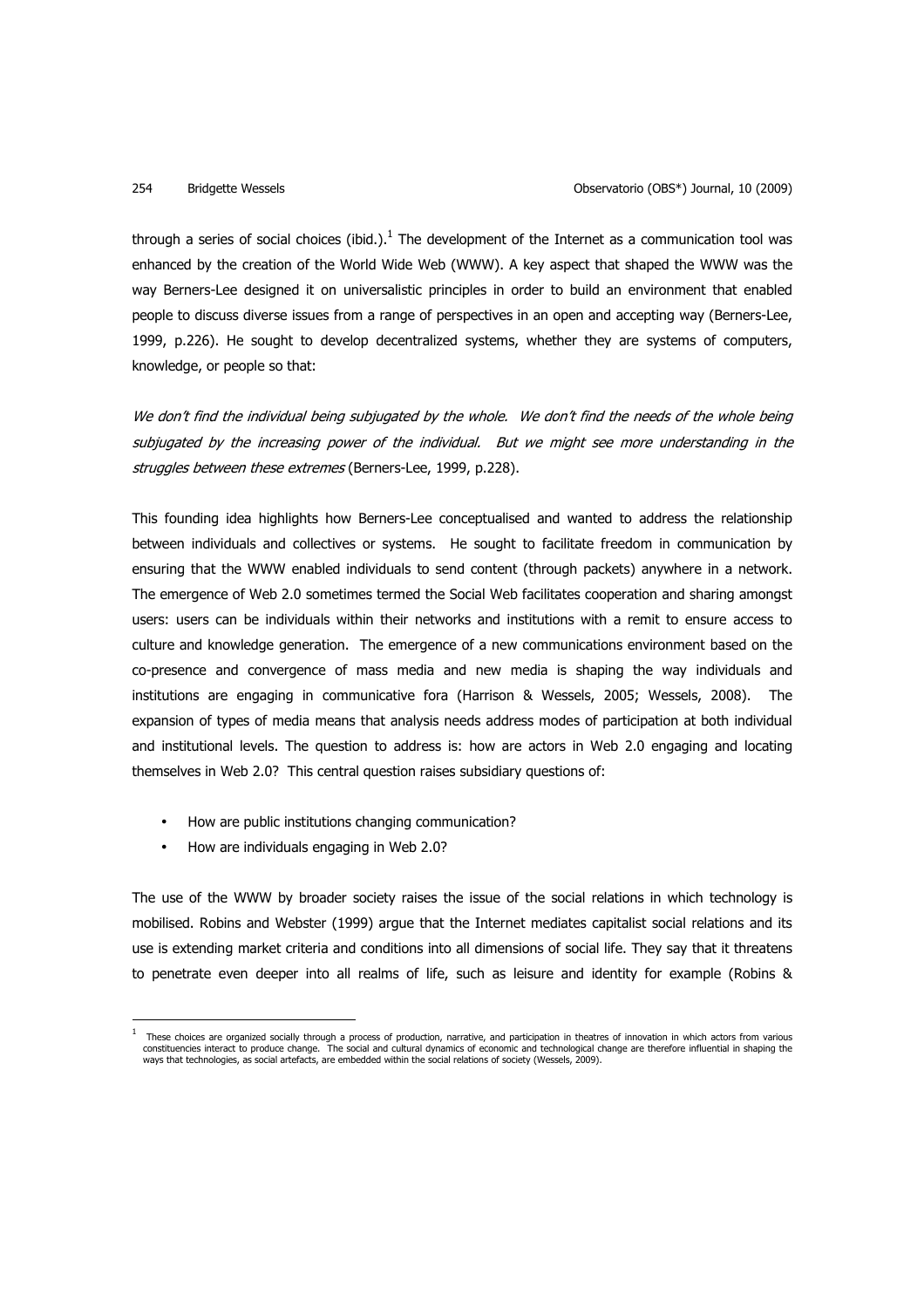Webster, 1999, p.7). This dynamic feeds into the way the Internet is mediating the relationship between the individual and the whole. One problematic is the contradiction between commercialization on the one hand and Berners-Lee's vision on the other hand, which raises issues in the positioning of the self in the Social Web and socio-cultural life. This problematic is significant in that it raises questions about the role of institutions in mediating culture in digital communication on the one hand, and on the other hand, it raises questions about how individuals are engaging in culture and communication digitally.

### **Considering the Self and Creativity**

Turkle (1984) sees WWW (as part of ICT) as a resource for modern consciousnesses trying to make sense of the world as well as a medium for projecting selves and identities. Turkle argues that the interface between the computer and cyberspace symbolizes identity and it can be the basis of new aesthetic values, new rituals, new philosophy, and new cultural forms (1984, p. 166). She says that the windows interface is a symbol for thinking about the self as a multiple and distributed system (Turkle, 1997). In a similar vein Poster (1990) posits that human identity is constituted through structures of communication, which raises the issue of how modes of information structure the development of identity in socio-cultural life. Theorizations of social identity suggests that identity is best understood a process (Jenkins, 1996). Jenkins (ibid.) argues that individual identity, which is embodied in self-hood, is made meaningful through an individual's interactions with others in the social world. In regard to the conceptualization of the self there is debate about the relative influence of social structures and personal creativity in the development of the self. Cohen (1994) argues that the 'self' is creative. He posits that individuals develop senses of themselves in culture. However, culture is not a determining factor in shaping selves but is the meaningful fabric through which human endeavour and selves are constructed. This cultural realisation of the self raises questions about the ways in which selves engage with social dynamics. Socio-cultural mores, institutions and technologies constitute the social environment and context in which selves engage - as well as - providing some of the resources for modes of engagement. This sense of dynamic culture as a fabric in the development of selves involves understanding creativity in relation to the formation of knowledge and identity.

Liep (2001) defines creativity as 'activity that produces something new through the recombination and transformation of existing cultural practices and forms' (ibid., p.2). This type of action is found along a continuum that ranges from small-scale everyday activity to intensive creativity concentrated in a single period or place. One aspect of creativity is the way novel ideas are understood and taken up in social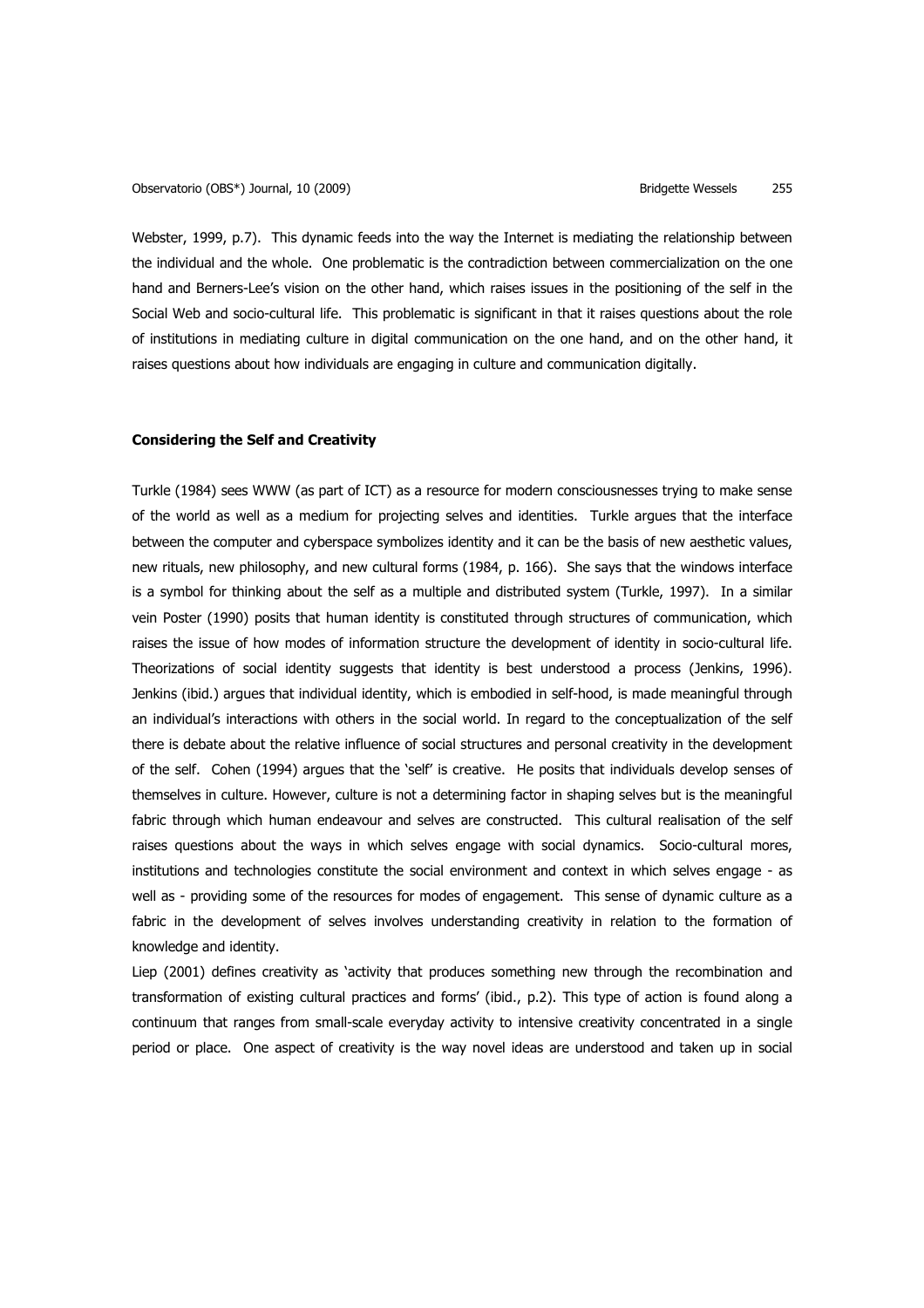environments – with some cases involving innovation and others improvisation. Innovation refers to a radical transformation to process and product whereas improvisation hints to conventional explorations of a set of possibilities within a framework of rules. Creativity produces various outcomes for society in that the new artefacts and practices it produces can be put to various uses, both positive and negative, when judged in relation to normative and moral positions.

Creativity relates to modernity in a specific way. Miller (1994) argues that the continuous change of modernity sets a precedent for humans to be creative because they, and their social formations, must 'forge for [themselves] the criteria by which [they] will live' (Miller, 1994, p. 62). In the West, where modernity emerged, these conditions are linked with the rise and continuation of capitalism. The competition of the market place saw the emergence of entrepreneurs who sought to change the means of production to create new commodities to satisfy new desires. A further aspect of this social change is that engineers and scientists became a creative dimension within society. In parallel artists were freed from patronage giving them the freedom to develop novel and individual styles to compete in the market. Within these conditions creativity took two forms: one of secular and rational scientific discovery and one of a more emotional and spiritual creativity within the worlds of artistic work (Liep, 2001).

These changes take different forms and are articulated differently within a world system. However, in general terms in late modernity cultural production is decentred, which is undermining the authority of cultural elites (Chaney, 2002). This is seen in the way in which consumers are creative in constructing lifestyles (Chaney, 1996) and everyday aesthetics (Featherstone, 1991). There is a rise of new professionals who focus on the consumption of novelties, events and the aesthetic experience creating new distinctions and sensibilities (Liep, 2001). In some cases this is understood in terms of vernacular creativity, which seeks to bridge vernacular culture and popular art (Lubbock, 2005). In this context, creativity is part of a range of popular and everyday contexts (Lofgren, 1994). The term 'creativity' has to some degree been adopted by the business community to support managerial strategies in pushing for ongoing innovation. However, commentators from cultural studies have moved beyond these universalistic cognitive ideas of creativity within management spheres. They point out to the importance of cultural resources (Negus & Pickering, 2004) and networks of social practice, collaboration and negotiation (Becker, 1982) in most types of cultural creativity. New media, including Web 2.0 is part of cultural resource and networks, and it is a communication medium that spans across individual users and commercial users as well as public institutions as users.

However, although the market and individuals are key actors in everyday creativity, the role of public institutions in open and democratic society remains significant. The rise of the public sphere in the emergence of capitalism and modernity created an arena for public debate that expanded into the need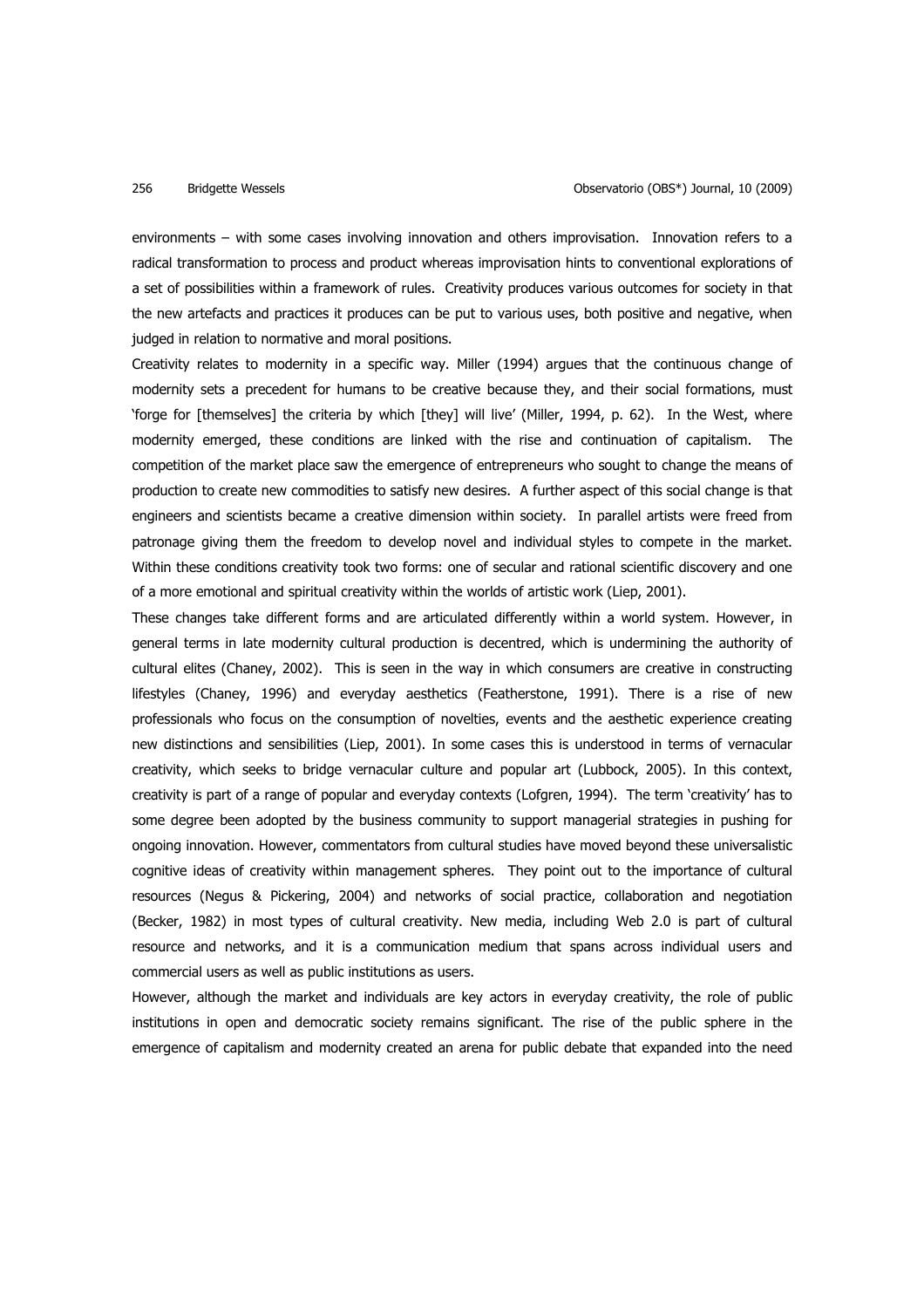for an informed public (Wessels, 2009b). The expansion of the vote and education were part of a broader trend for more inclusive engagement in cultural activity organised within a framework of the nation state (Roche, 2000). This trend led to the founding and development of public institutions such as museums and libraries for educational and cultural purposes (ibid.). Recent developments in how knowledge is defined and represented have led public institutions to reflect on their practices (Karp & Lavine, 1991). Public institutions have moved away from the construction of objective reality towards more open spaces for debate, experimentation and confrontation (Cameron, 1971). Part of this move involves understanding institutions in relation to the communities in which they are located and with which they interact (Karp, Kreamer & Lavine, 1992).

The move is part of the rise of multi-culturalism and the acceptance of difference and diversity within society. The way in which knowledge, cultural and material artefacts are understood is more open to different interpretations and contestations. These dynamics shape the way in which institutions are representing knowledge and culture. This context requires them to balance the conservation of knowledge with the provision of frameworks for validating knowledge. To achieve this institutions seek to include a range of voices and perspectives into the way they select and represent culture. This involves them ensuring access and participation for everyone. The cultural context of late modernity is therefore one that in which individuals and institutions are negotiating the ways in which they understand themselves and others - and both are in effect - reflexive (Giddens, 1991). This condition provides a context for creativity in that creativity often emerges within and between fabrics of cultural activity that are characterized by discontinuities and discrepancies that foster searches for new meaningful connections.

Reflexivity links with creativity because creativity involves 'the recognition of a novel analogy between previously unrelated field' (Boden, 1994, p. 32) that emerges in open spaces, gaps and interstitial zones (Rosaldo, et al., 1993). Creators and their social groups are motivated by desires grounded in their experiences and spaces they inhabit, which suggests that creativity is located in realms of the habitus (Friedman, 1994 as cited by Liep, 2001, p 8). A further dimension of this is that creativity follows a dialectic process in which public representations become deeply personal symbols that give identity and direction to subjects (Barth cited by Liep, 2001). The experiential aspect of creativity and the response to creations shows how novel ideas products and services become accepted. For instance, in the field of science, peer groups judge scientific creativity in relation to explicit paradigms. In relation to cultural creativity, the acceptance of a 'creation' rests with the dispositions of others within cultural life-worlds. The more open the cultural engagement is with cultural innovations the more creativity extends beyond intellectual and aesthetic play to the desires and emotions of ordinary experience (Liep, 2001).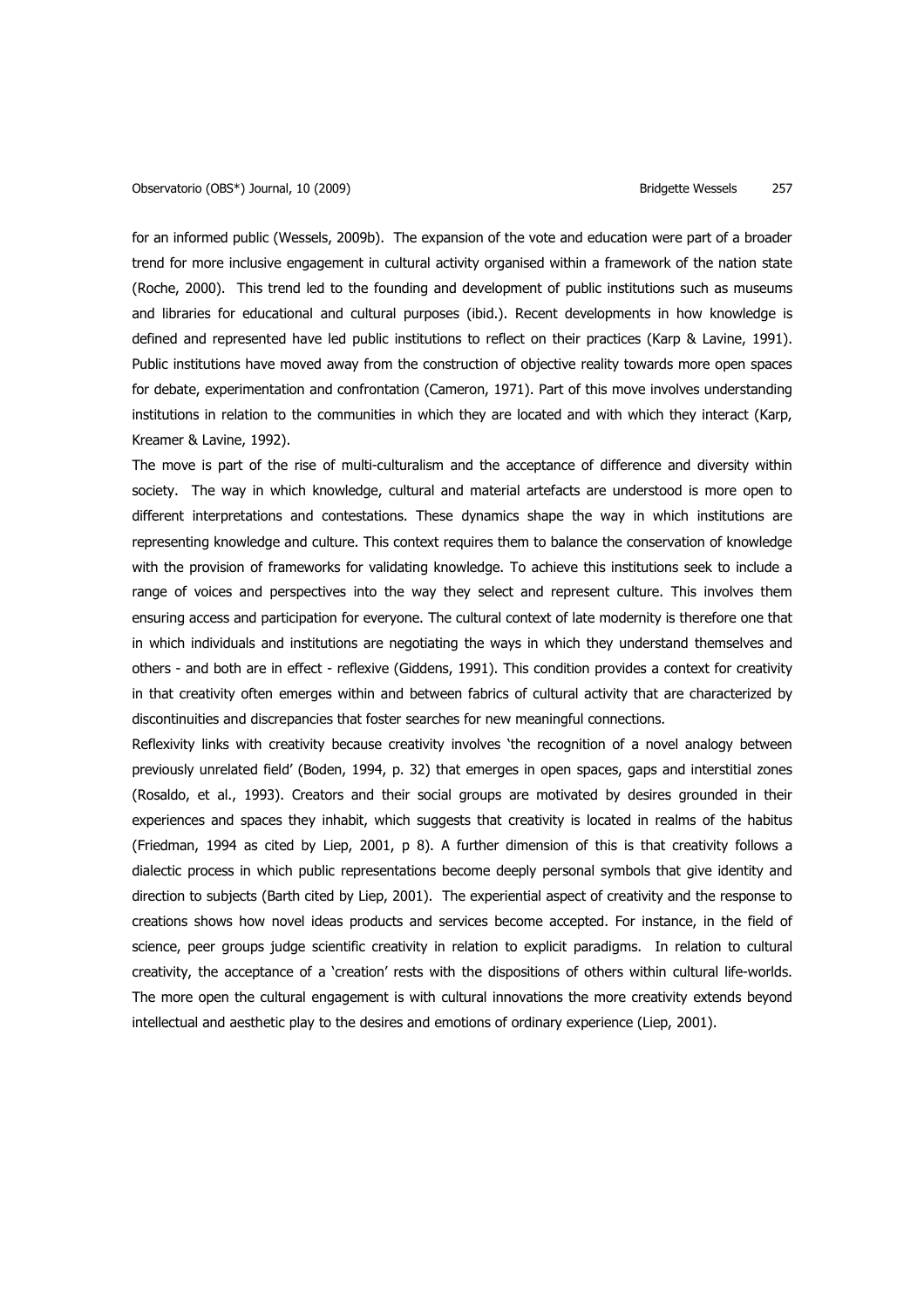l

### **Web 2.0: the self and culture**

The openness of the Internet allows it to be shaped by users who, through their own use, become its producers too. For instance, nodes are easy and cheap to establish and, through open co-operation, a variety of spontaneous applications resulted in e-mail, bulletin boards, chat rooms, the modem, and hypertext. The concept of Web 2.0 as 'social computing' serves to highlight the idea of a secondgeneration of web-based communities that aim to facilitate (co-)creativity, collaboration and sharing amongst users (Frissen, 2008). Frissen (2008) points out that the Organisation for Economic Co-operation and Development (OECD) describes Web 2.0 as the 'participative web' because its new intelligent web services enables users to be more active on the Internet. The defining feature of most Web 2.0 services is a cluster of dynamic social networks (Frissen, 2008).<sup>2</sup> The relatively low cost and ease of use means that Web 2.0 services are opening up new ways for mainstream Internet users to share, adapt and create content (ibid.). The socio-cultural development of Web 2.0 is therefore potentially offering new modes of participation in a communications environment (Wessels, 2009).

The socio-cultural context of Web 2.0 involves going beyond the reflexivity of consumption in the formation of identity (Lash & Urry, 1994) and the 'aestheticisation of everyday life' (Featherstone, 1991) to exploring the forms of reflexive production and consumption in the exchange of knowledge for the formation and expression of identity. This involves addressing the differing ways institutions and individuals engage in self-defined creativity in relation to their processes of identity formation as they engage in, and produce, digital expression and knowledge. Social actors accomplish cultural change as they engage with the world around them, which is manifested through ordinary and extraordinary experience and ordered through routines. The concerns of everyday life in late modernity are articulated and constituted through what Dorothy Smith (1988) calls the 'materiality of consciousness'. She argues that consciousness is realised through artefacts, technologies and symbolic forms, which provide the means for overlapping physical and virtual environments, asserting that 'the simple social acts of tuning in, ringing up, and logging on can therefore have complex meanings for subjects' (Smith, 1988, p.86). She is referring to the way these practices constantly overlay and interlace both the situated and the mediated worlds of late modernity (Moores, 2000, p.9).

Chaney argues that the way actors adopt, use, reject – namely select performances, services and artefacts

 $^2$  Web 2.0 encompasses a wide range of applications, such as blogs, wikis, social networking sites, podcasts, social bookmarking sites, auction sites, online games and peer-to-peer services. These services allow users to publish, distribute and share pieces of content (e.g. blogs, Flickr, YouTube); to work or play together (e.g. Second Life, Habbo Hotel) or to create a collective body of knowledge (Wikipedia). Furthermore they facilitate users to attach their own<br>interpretations to bits of information in the form of `social bookmark Amazon, Last.fm, TripAdvisor). Particularly successful are social networking sites, which offer an attractive and accessible platform for users to interact and<br>to share social capital (e.g. Facebook, MySpace) (Frissen,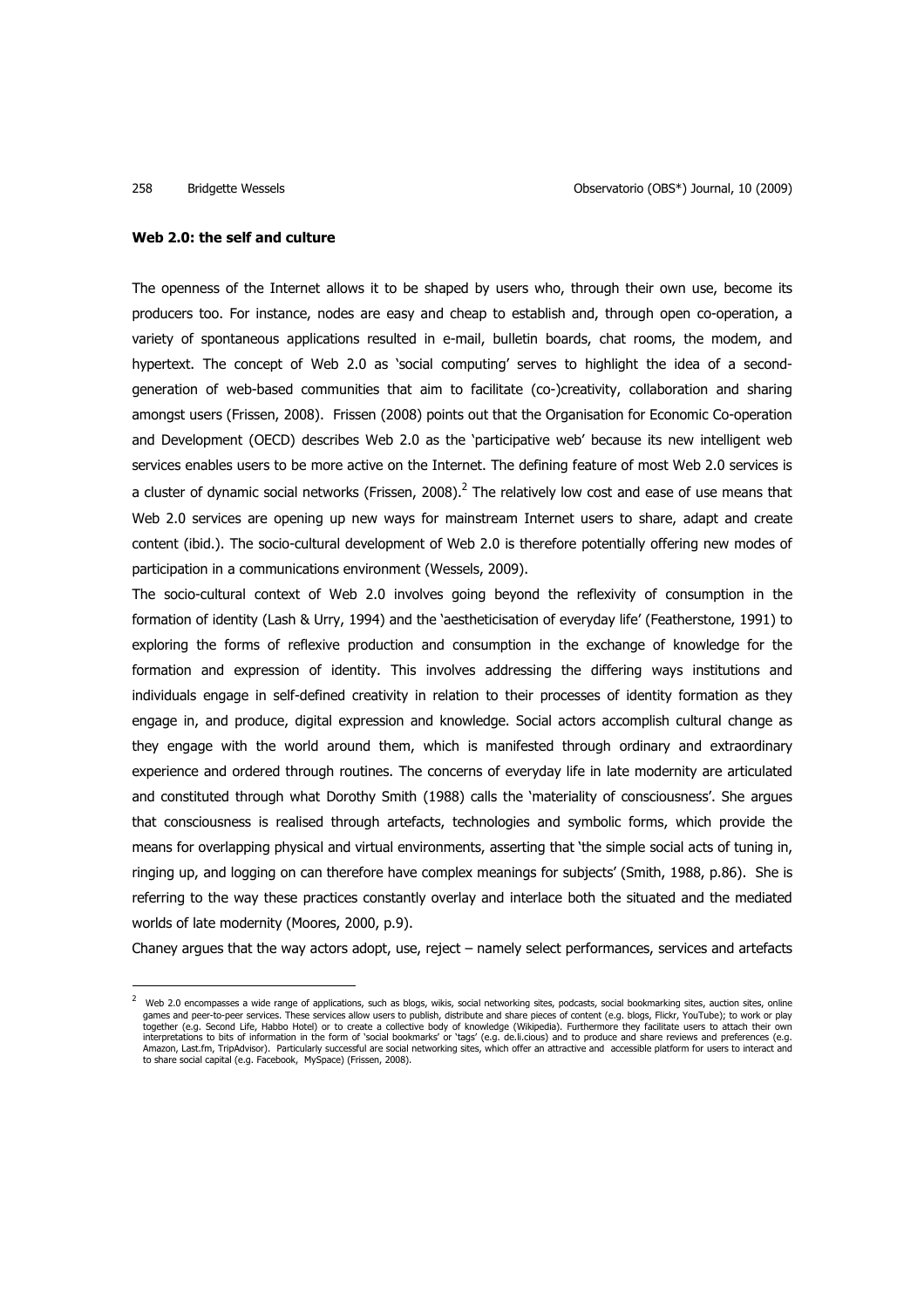from the culture industries – is how practical understandings are institutionalized' (Chaney, 2002, p.53). The media environment is intimately linked with everyday life and its elements are mutually constitutive of the mediated and situated life that is characteristic of late modern life. However, as Silverstone (2005) shows, this does not mean that media and its cultural content are straightforwardly adopted, rather the process by which both the forms of media and its content are interpreted and embedded in social life constitutes its form within broader media and cultural frameworks and environments. These broad dynamics raise questions regarding the nature of creativity in socio-cultural life and about how senses of self are realised in networks that mediated the self and culture – in other words, where are selves located in creative activities that shape the Web and produce novel forms of communication.

# **Case Studies self-expression and engagement**

To address the above point requires that research addresses the ways institutions and individuals engage in self-defined creativity in relation to their processes of identity formation as they engage in, and produce, digital expression and knowledge. The British Library as a public institution is engaging in innovative projects in which identities and knowledge are developed and expressed in digital forms. This process involves a rethinking of the process and framework of cultural work. Individuals too, in their everyday lives are positioning themselves and finding ways to engage creatively with knowledge in the expression of identity. A two-year study of a 120 final year undergraduate students in a British University explores perceptions of self in Web-related activity. The study shows that the process of creativity in individual contexts involves re-imagining and reflection of senses of self and communication as students develop new forms of expression.

The British Library

 $\overline{a}$ 

The British Library is developing Web 2.0 in a variety of ways<sup>3</sup> and it is aiming to foster participation and

 $^3$  Thus for example, users of the British library narrate their experience of the British library in relation to their own areas of research on the 'my story' website (<u>http://www.bl.uk/about/annual/2006to2007/mystory.html</u>). The library also has several blogs that extend from a general blog (<u>http://www.bl.uk/blogs)</u> to<br>more specific blogs such as the curator's taking liberties blog th 'breaking the rules' blog supports the: 'Printed Face of European Avant-garde 1900 to 1937' exhibition (http://britishlibrary.typepad.co.uk/breakingth ). They also have an active network Facebook <u>http://www.new.facebook.com/pages/The-British-Library/8579062138</u>), Facebook 'fan page'<br><u>(http://www.facebook.com/pages/The-British-Library/8579062138</u>) and Facebook network of (<u>http://www.facebook.com/group.php?gid=2373820409</u>). Other innovations using Web 2.0 include the British Library's sacred texts mashup with Google<br>Maps: http://www.bl.uk/onlinegallery/sacredtexts/map/map.html and a notes (http://www.bl.uk/onlinegallery/virtualbooks/index.html). The British Library also linked a flickr group linked to the Ramayana exhibition (http://www.flickr.com/groups/ramayana\_now).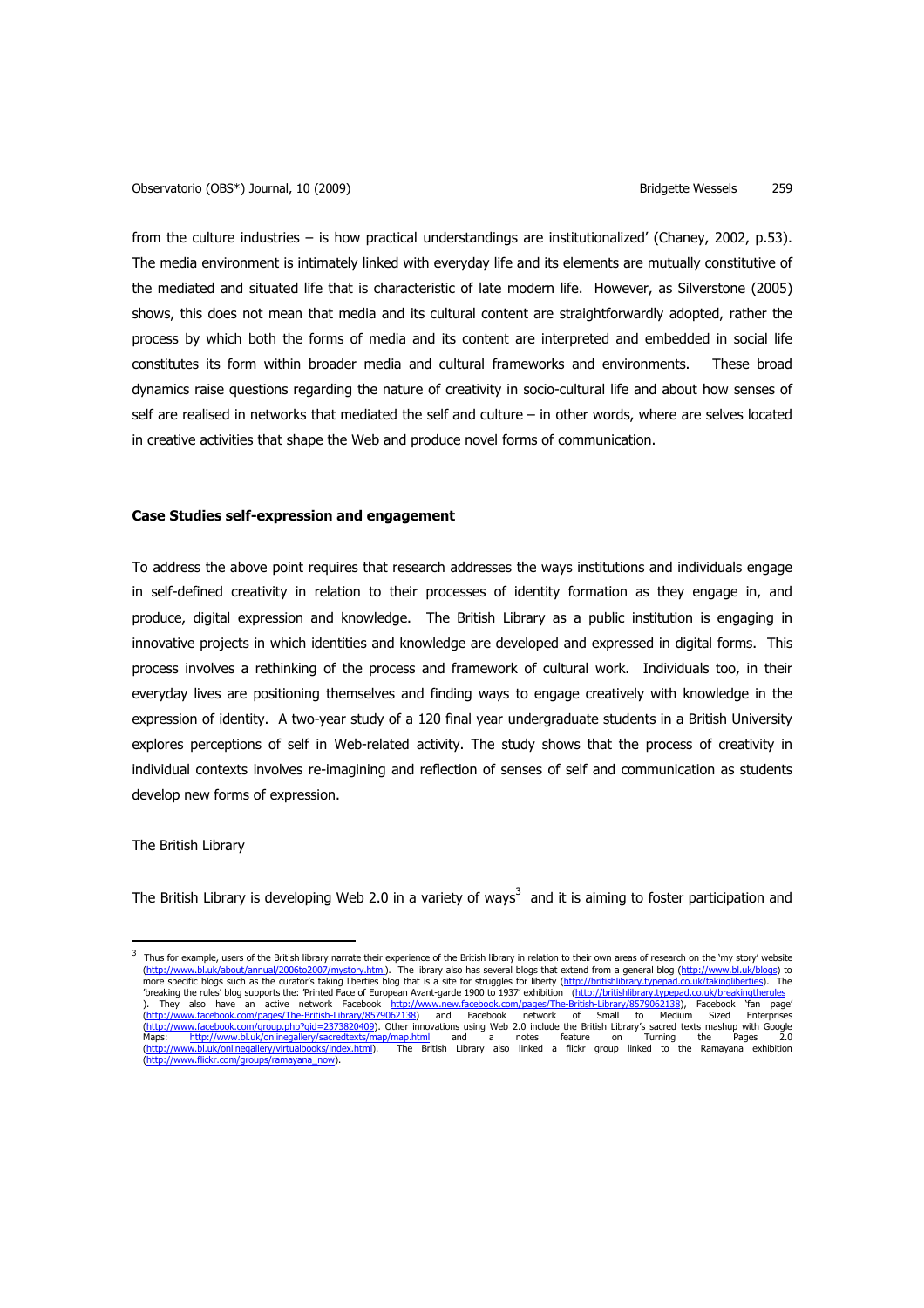### 260 Bridgette Wessels Observatorio (OBS\*) Journal, 10 (2009)

engagement online. As the British Library seeks to shape and use Web 2.0 it has to think about its identity and role as a public institution and how it can frame that work using Web 2.0. This rethinking of identity, role and process is illustrated in the Greek Papyri Digitisation Project. The British Library holds over 3000 Greek papyri in its Western Manuscripts collection, of these manuscripts, over 250 papyri feature 'literary' texts, while the majority of them bear 'documentary' texts. Digitising these manuscripts and interoperating with similar digital collections and related projects are part of the emerging digital research infrastructure of the British Library.

Papyri are distributed over many collections in different institutions, which create a problem in developing knowledge because many papyri are only meaningfully understood in larger numbers. For example, the British Library holds over 260 papyri of the 'Zenon' archive<sup>4</sup> with the other major holdings of the archive being at Ann Arbor, Florence, Giessen, Manchester, and New York, and approximately half of it is in the Egyptian Museum at Cairo. The dispersal has certain benefits, but it has also retarded the systematic study of the Archive. Those working at the British Library think that the integration of their digitally available texts with digital surrogates will contribute to a significantly enriched and popular resource in the study of Papyri.

To digitise all Greek papyri the British Library is integrating existing content metadata and developing protocols and services to synchronise these. It is also developing a toolkit that will allow the addition of user-generated content, such as transcriptions aligned to the surrogates up to glyph-level. The transformation of access to cultural artefacts and processes of knowledge generation through digitization is involving a re-imaging of links between the role of the British Library and the role of the users in creating a new service. The diagram below shows the responsibilities of the British Library, which include conserving, reserving and curating – key aspects of its identity. It has to work these traditional aspects of its identity into a new environment of cultural creativity and intellectual practice.

 $\overline{a}$ 

<sup>&</sup>lt;sup>4</sup> This is the most important single archive from the Graeco-Roman period yet recovered.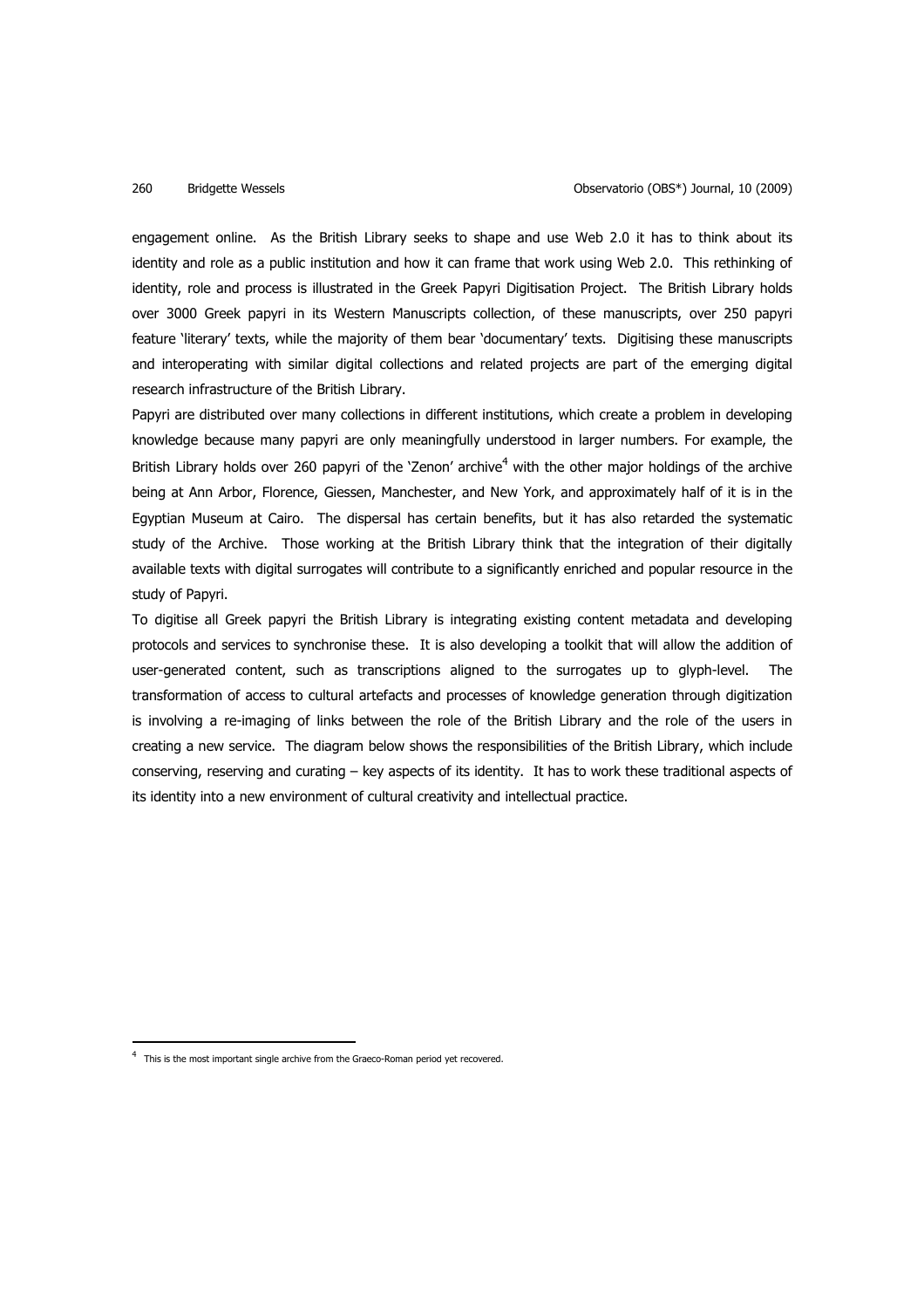

**Figure 1:** Outline of Framework for Digitizing Greek Papyri at the British Library (Source: British Library)

As the diagram shows the British Library does this by providing an interactive virtual research environment. This space is both a research and community space in which users – whether scholarly researchers or lay researchers - engage in cultural debate and exchange of knowledge. The digital tools allow both the institution and the users to create links between cultural objects and knowledge. In so doing they are creating new knowledge and are transforming the practices of research whilst maintaining the identity of the British Library and researcher identity. Nonetheless, these identities are opening up to other perspectives, and this process is enabling knowledge to evolve. The British Library has to ensure that the development of knowledge is both made more assessable whilst maintaining the quality and rigour of academic practice and curatorship. This example shows how an institution is engaging with Web 2.0 to find ways to link cultural objects and knowledge. The Library is designing Web 2.0 services in such a way to ensure its core activities of curatorship are maintained. Thus it maintains core aspects of its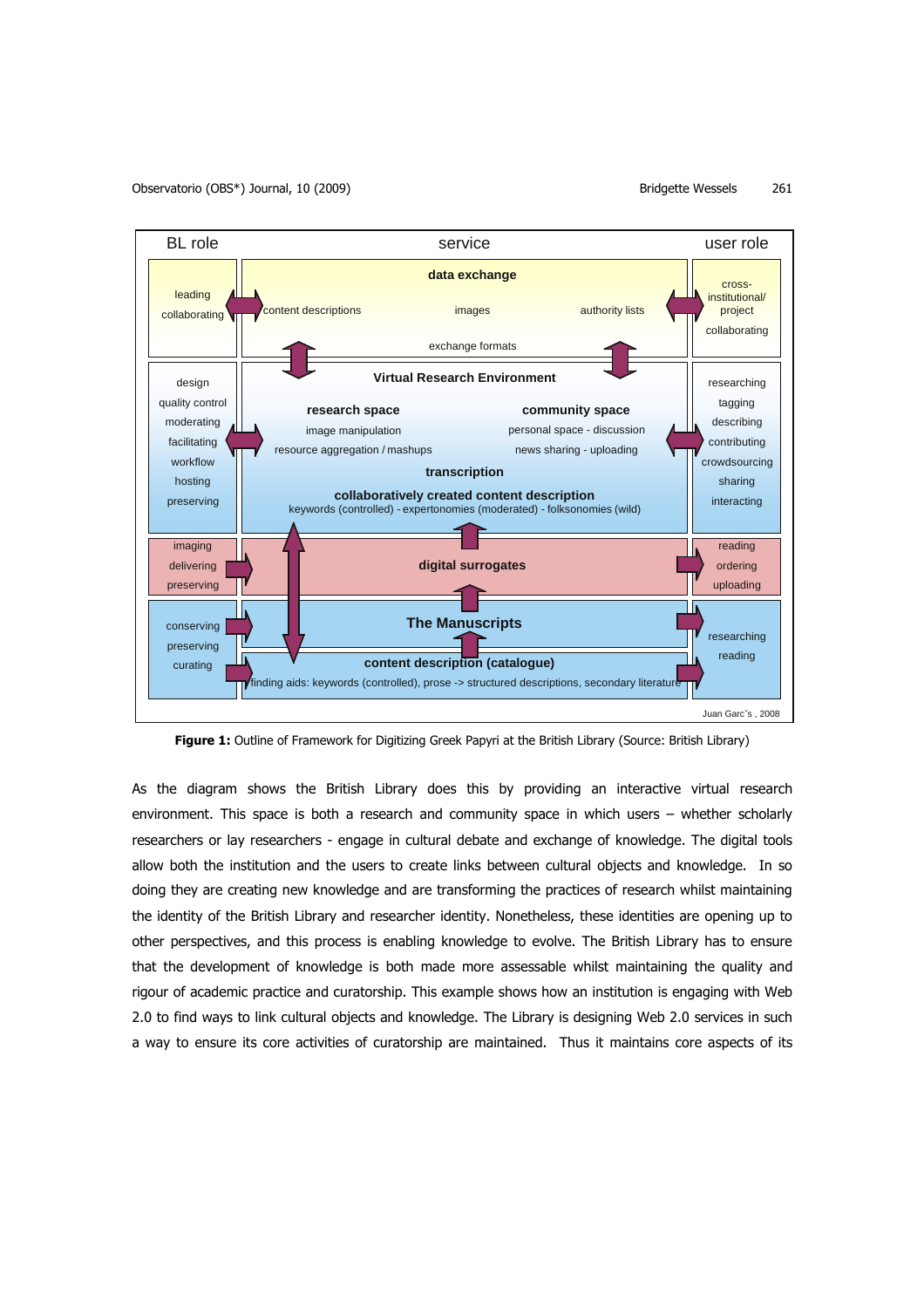identity whilst also finding new ways to interact with users and widen access and engagement in knowledge production.

# British Undergraduate Students

The other aspect of creativity and Web 2.0 is how individual users are engaging with it. A study of 120 final year undergraduate students at a British University between 2006 and 2008 identified four main themes in Web related activity that reveal how creativity is enabled or constrained through the intersubjective worlds of students. The main themes are: personalised home pages; online participatory culture; social networking sites; and online cultures as unique cultures.

# **1. Identities through the Construction of Personal Homepages**

The research found that students focus on personalised homepages because they are increasingly popular forms of self-expression and can be seen as 'a self-conscious articulation of self-identity (Bell, 2001). One student argues that: 'during my time at university, web pages such as Myspace and Facebook that offer networked templates for 'DIY' – do it yourself' - homepage building have gone from the obscure to the norm'. Students identify with the trend for personalised websites because, as previous studies on homepages show, there is a bias towards youth in the authorship of personal homepages (ibid.). Giddens (1991) argues that early adulthood is an intense time in identity formation, which suggests that construction of homepages for young people might be a particularly poignant expression of self. Chandler (1998) draws comparison between constructing identity on the bedroom walls of the adolescent home and the construction of homepages with 'wallpaper', posters and other images and mementos.

The aim of one student project was to explore not just how the personal information on websites is presented but why respondents give out information of themselves. The student created a homepage on Myspace (www.myspace.com/192762227) and she invited users to describe their perspectives of their own homepage experience. The ethos of her page was to create discussion about homepages and identity with participants commenting in the quest book. The student drew McCall and Simmon's argument that 'a role-identity is [the individual's] imaginative view of himself as he likes to think of himself being and acting as an occupant of that position (McCall and Simmon 1978, p. 65). Her research sought to question the assumption that the Web has blurred traditional boundaries between an individual's imagined identity and an embodied and situated identity. She further questions how the post-modernists belief that the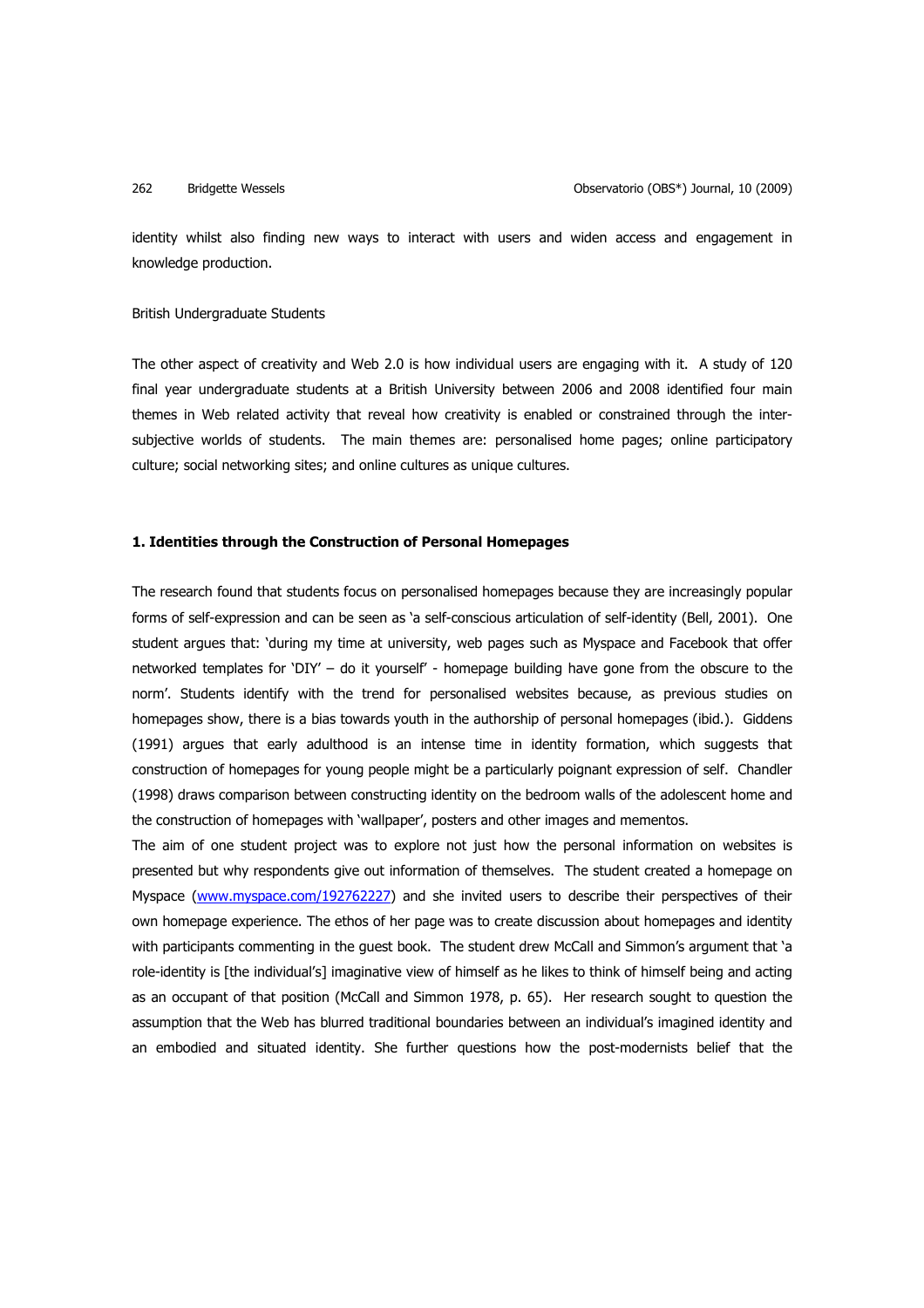dislocation of the body from the delivery of the desired expression allows for increased freedom of identity formation. Although 'the web is a medium ideally adapted to the dynamic purposes of identity maintenance' (Chandler, 1998, p. 4) it also provokes it because 'people's notion of traditional identity is called into question when experiencing life online and we are moved instead to think about multiple windows and parallel lives online (Turkle, 1999, p. 643).

The student's research found that homepage sites are mostly a process of being 'under construction' because students are constantly updating them and reconfiguring them (c.f. Walker 2000; Chandler, 1998). Furthermore, her findings show that the expression of self and identity is more than the construction of homepage information. She found that the site and the links to other sites are important in the construction of identity. She argues that the relational categories on homepages describe identity as much as personal information does in that affiliations to broader activities or institutions are used to illustrate identity. She saw similarities of these links with 'face-to-face visual cues such as bumper stickers and tee shirt declarations' (Walker, 2000, p. 104). She argues that the activity of linking of the associations on web-pages in relation to reading and producing identity suggests that 'one's identity emerges from whom one knows, one's associations and connections' (Turkle, 1999, p. 258). She sums her research up in Miller's words, which are: 'show me what your links are, and I'll tell you what kind of person you are' (1995, p. 5).

### **2. Online Participatory Culture**

Another theme is online participatory culture. One project from this theme explored online fan culture, looking specifically at fan blogging communities. It focuses on the Doctor Who media fan community blog on LiveJournal (www.livejournal.com). LiveJournal has just under 2 million active accounts (although it is probable that many of these are pseudonym or double accounts) (Sixapart.com, 2006). It has a wellestablished network of a wide range of fandoms – media and non-media – and this network of networks provides overviews of the majority of the fannish resources on LiveJournal. For example, the Doctor Who fandom is a high-traffic community, with 2334 listed members.

The project examines in way in which networking, information sharing and knowledge creation, and identity and virtuality are apparent. The LiveJournal system is comprised of both personal journals and community journals. Personal journals can be created anonymously and free of charge (although paid accounts with extra features are available) and only the creator of a specific journal can operate it and make entries (or posts) to the blog. LiveJournal users with personal journal account can set up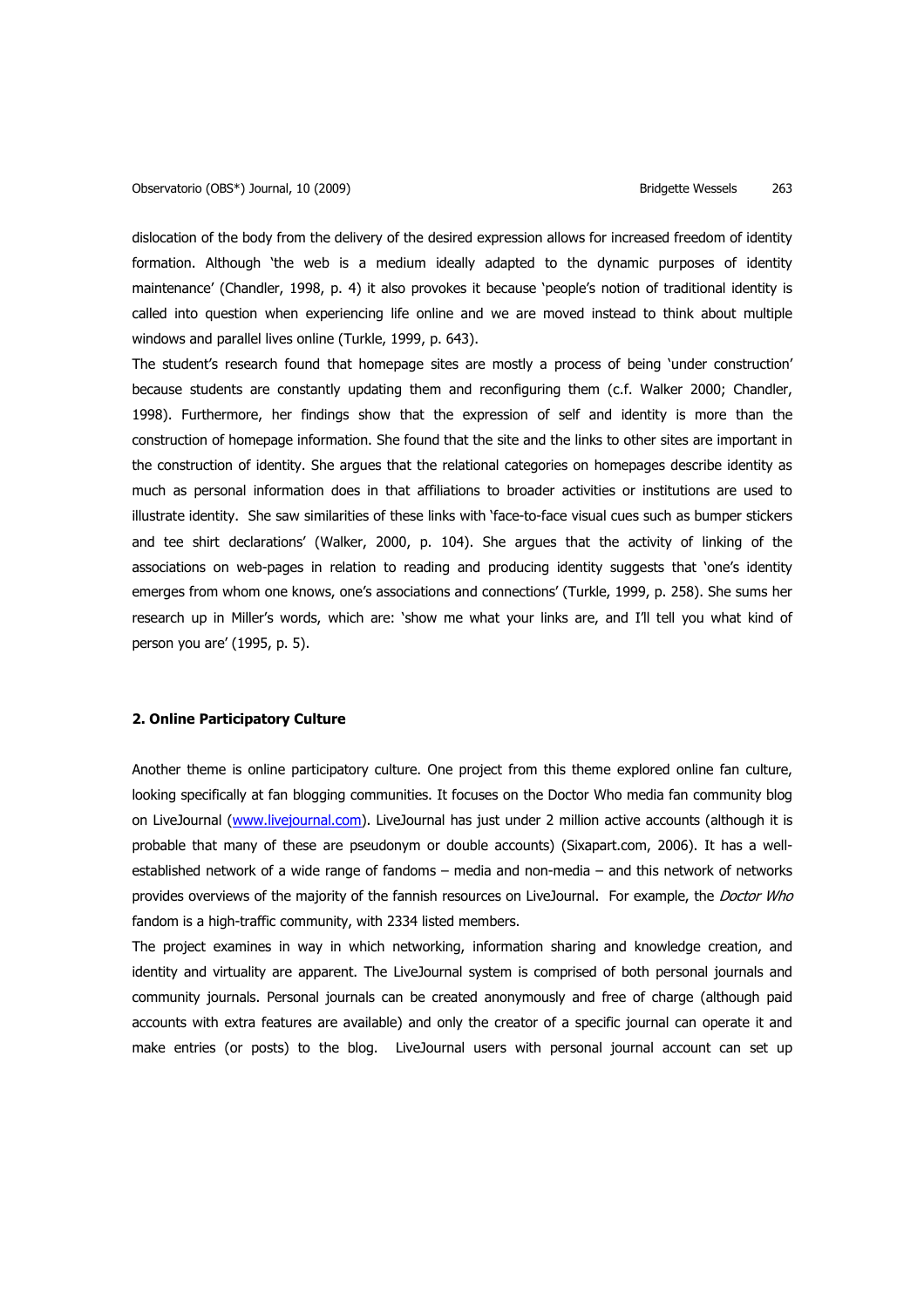community journals on which any member of the community can make posts. Personal and community journals consist of a chosen username, an entries page and a profile page. The entries page displays the recent posts to the journal in chronological order (see below).

|                                          | Website Recent Entries Archive Friends User Info<br>The storm in the heart of the sun.                                                                                                                                                                                                                                                                                                                                                                                                                                                                                                                                                                                                                                                                                                                                                                                                                                                                                                |                                                                                                                                |
|------------------------------------------|---------------------------------------------------------------------------------------------------------------------------------------------------------------------------------------------------------------------------------------------------------------------------------------------------------------------------------------------------------------------------------------------------------------------------------------------------------------------------------------------------------------------------------------------------------------------------------------------------------------------------------------------------------------------------------------------------------------------------------------------------------------------------------------------------------------------------------------------------------------------------------------------------------------------------------------------------------------------------------------|--------------------------------------------------------------------------------------------------------------------------------|
| 47 No. 1<br>je smiti<br>Tags: discussion | 15 May 2007 @ 09:57 am<br>Is your First Doctor still your Favorite Doctor?<br>Okay. I was in bitchy mode yesterday, so today I lighten up.<br>The old saying goes that your First Doctor is usually your Favorite Doctor - in other words, whichever one you<br>saw first tends to stick as your favorite. But is it actually true? Is your first love still your true love?<br>For me, it's a resounding Yes. Being American. Tom Baker was the first Doctor I saw, and no one has beat him yet. I adore<br>Troughten and Eccleston, admire Harntell, am entertained by Davison and Tennant, and have a soft spot for Colin Baker.<br>Sylvester not so much, but that's neither here nor there. McGann, we hardly knew ya, but what I saw, I loved.<br>But Tom's the man, and always will be, for me. And not just because he was my first but because he's utterly brilliant.<br>So how about it: did your first Doctor "stick" as your favorite?<br>101 comments   Leave a comment | May 2007<br>22 23 24 25 26<br>27 28 29 30 31<br>Tags<br>a little more sonic<br>academia<br>ace<br>adric<br>anagrams<br>annuals |
|                                          | 15 May 2007 @ 02:31 pm<br><b>Quick Question</b>                                                                                                                                                                                                                                                                                                                                                                                                                                                                                                                                                                                                                                                                                                                                                                                                                                                                                                                                       | anthony ainley<br>appearances<br>art<br>audios<br>awards<br>bbc<br>bilis manger<br>billie piper                                |
|                                          | I assume everyone's been to the new Doctor Who page. What password did you put in to look at the bonus material?<br>I tried 'Saxon', then 'Doctor' and both worked. Hmm. Does this mean it doesn't really matter what password you put<br>in 2<br>Tags: bbc, questions, websites                                                                                                                                                                                                                                                                                                                                                                                                                                                                                                                                                                                                                                                                                                      | <b>hnoks</b><br>build your own tardis<br>captions<br>cartoons<br>casting news<br>chainsaw massacre                             |

Figure 2: Layout of *DoctorWho* LiveJournal entries page

The profile page gives information about the user or community. It shows users' icons (small images specific to users that are displayed alongside their posts); it lists users' interests including links to lists of journals; it shows which journals and communities users have 'friended' (or in the case of communities, which users are members). LiveJournal users can easily friend or de-friend journal communities and personal journals (although there is a certain etiquette generally observed). This allows users to create an individualised network of interests. It also allows wider systems or networks of journals to form, which in turn allows users to more easily locate and disseminate information, and to broaden their network (Raynes-Goldie, 2004, p. 5).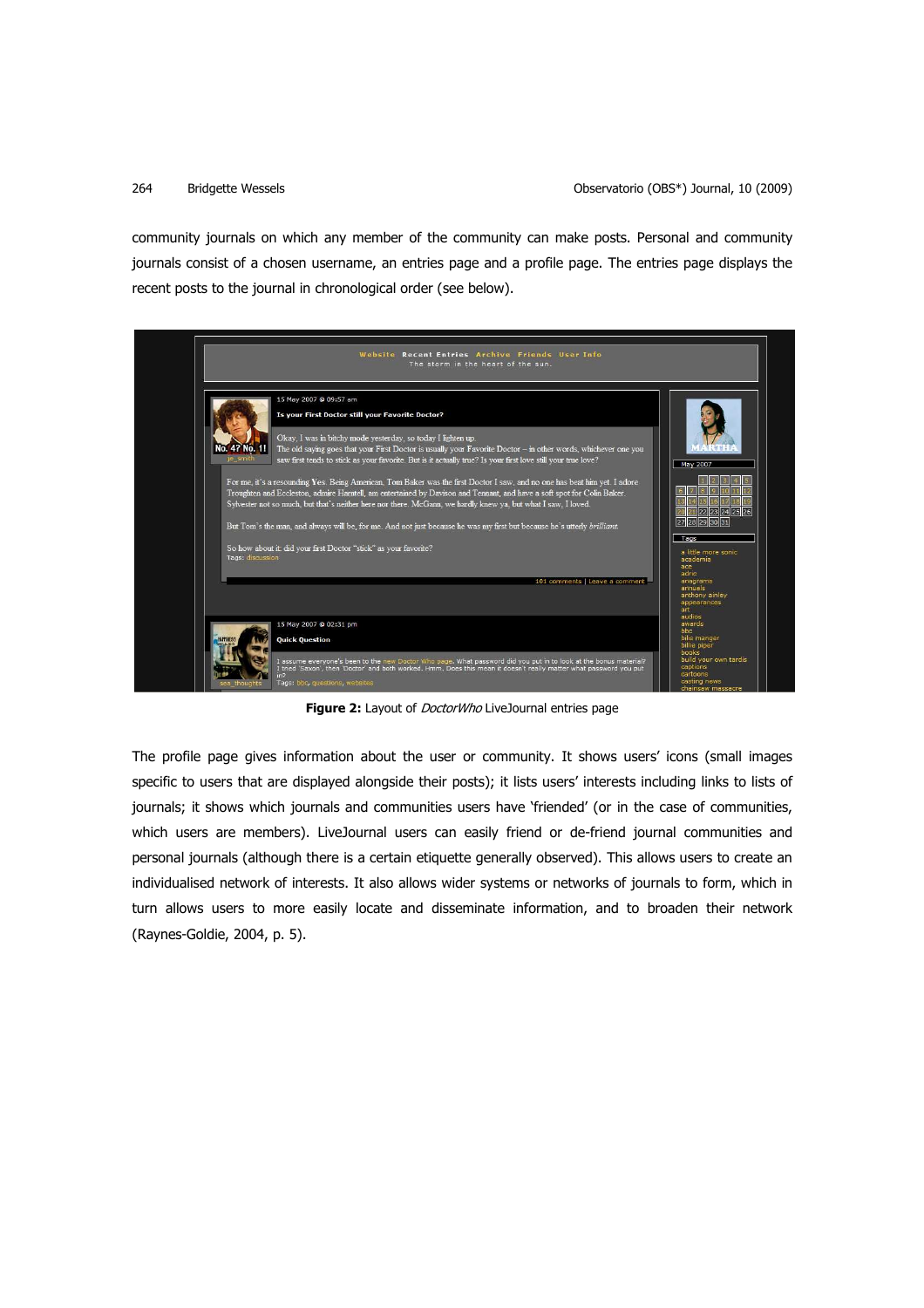Observatorio (OBS\*) Journal, 10 (2009) **Bridgette Wessels** 265



Figure 3: Layout of *DoctorWho* LiveJournal Community profile page

Each post has a link to leave and read comments, which are listed under each individual entry. Unlike most blogging services, which merely list comments in descending chronological order, LiveJournal allows specific comments to be answered directly and groups the 'threads'. This allows users to respond to individual comments to original posts and for 'conversations' to develop and be followed. The research found that the participants of LiveJournal fan communities are active networkers in sharing information and constructing fan based knowledge. Furthermore, through both personal and community journals they express identity virtually through the anonymous personal journals. The three issues of networking, information sharing and knowledge generation, and identity and virtuality are important in participating in online fan cultures.

# **3. Why Facebook?**

Another theme that emerged was that students wanted to look at their own communication practices. One student conducted analysis into his own Internet usage by examining the websites he had looked at during a week in the 'history' section of his Internet browsing software. He also looked at a particular analysis of one hour of browsing typical of his usual daily Internet activity. The five website he spends most of his time on are: BBC News: TEAMtalk.com: Windows Live Hotmail: Facebook: and the University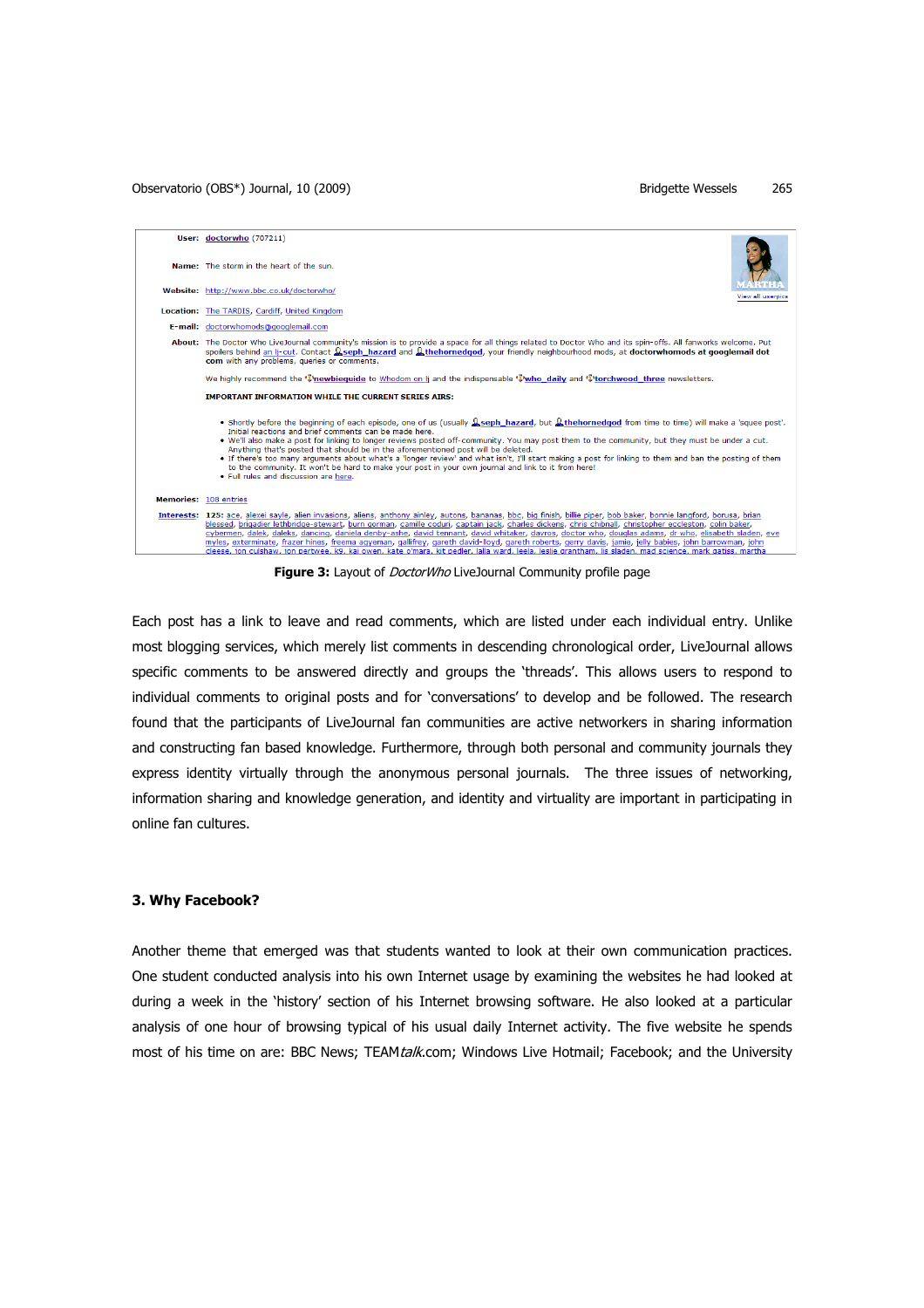### website.

His Internet usage is comprised of two domains, which are work and leisure pursuits. He uses the University website for his studies and Teamtalk Football News for leisure. He noted that corporations dominate the websites, whether they are educational institutions or News organizations. He was, however, surprised to discover that the website he spent 22% of his time on, making it his second most popular web page, was Facebook. He argues that he could not easily bracket this social networking web service into either work or leisure because he felt that it covered most of his life. He therefore undertook an autoethnography to better understand his participation within it and how that reflected his interactions in his social life.



**Figure 4:** Examples of uploaded photos on Facebook

The student found that not only did he network with friends and exchange photographs and other e-gifts but that significant 'instances' occurred that gave meaning to his use of Facebook. He noted that there were several instances where the site has created a noticeable impact away from the Internet and technological fora. One example is the development of sexual relations initiated through Facebook. Another example is the disqualification of a candidate for the position of Student Union President at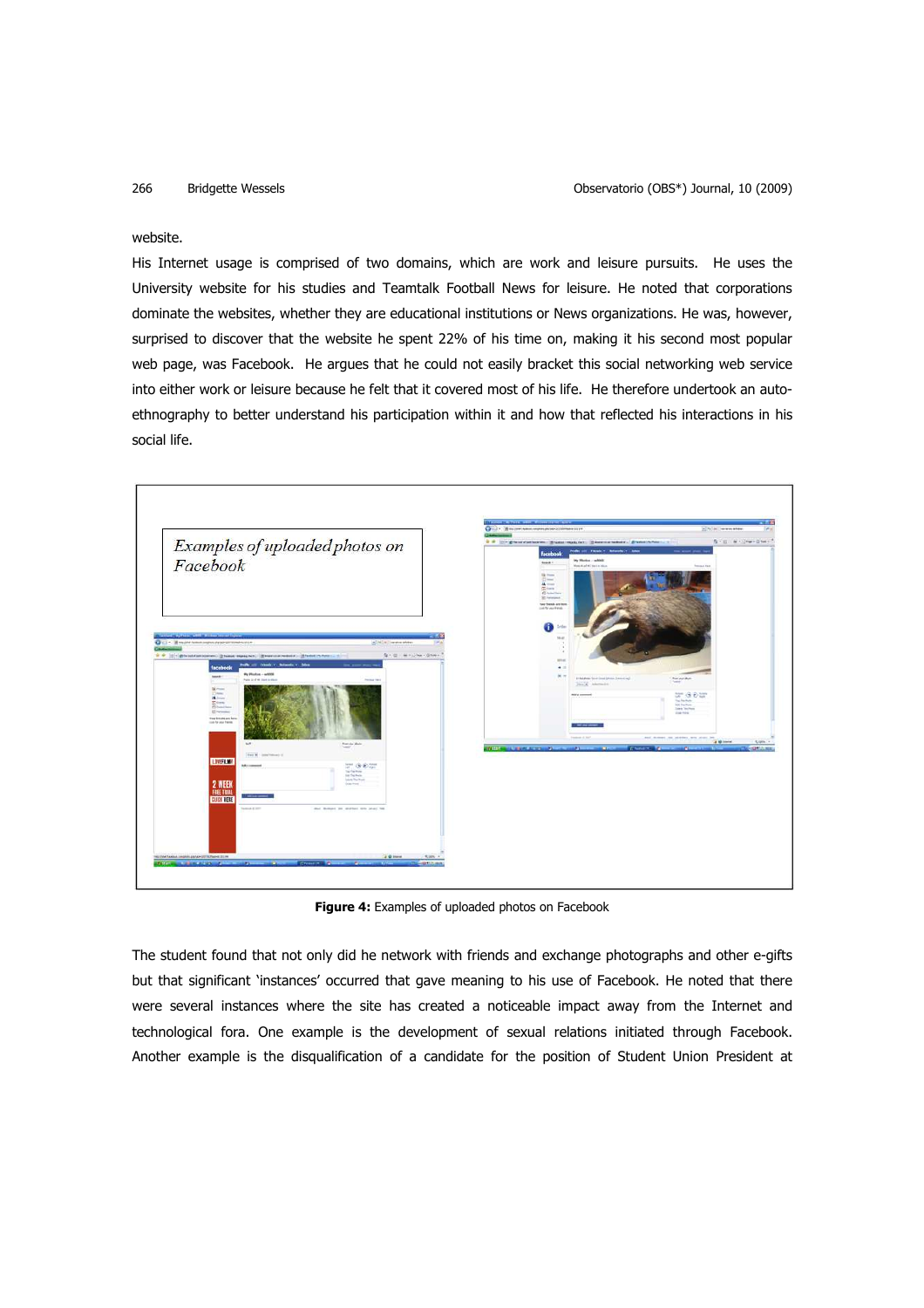another University because a group the candidate created on Facebook to garner support broke the rules of the elections (www.bathstudent.com, 2007). The student argues that instances such as this highlight not only the impact that Facebook can have on social events but also the need to study Facebook, the Internet, and all facets of 'new media' as integrated into the existing human world rather than imagining them to be separate entities. This example shows that some use of Web 2.0 is part of the ongoing culture of everyday life. Creativity in this context involves users improvising with existing communication tools. This example firmly locates the self in the identity of 'being a student' and shows how Web 2.0 can serve to link the associations of interests that students have.

### **4. Learning Life in RuneScape: online gaming as a unique culture.**

Another student sought to explore whether MMORPGs have a culture that is unique to the virtual world or if it is reflective of off-line life. The student selected MMORPG 'RuneScape' because of its accessibility and lack of need for downloads as well as its status as the fourth most popular MMORPG (as rated by www.NPD.com in 2004). The creators of RuneScape portray it as more than just a game because it is an: 'evolving world of remarkable depth and flexibility' (www.runescape.com). The flexibility is expressed in the players' ability to play their own games because nothing in the game is predetermined. The virtual world of RuneScape can involve fighting, hunting, magic, learning trades, or wandering around socialising or completing quests. RuneScape is advertised as having a strong community. The ethnographic research sought to explore this sense of community by observing whether common values and believes inform behaviour online.

The student found the literature on online games and MMORPG fascinating but felt nervous about becoming a cyber gamer. She felt that she understood the concept but did not know how to participate in the game. She found the initial process of registering and creating a character clear and accessible, with no need for downloads. This gave her the confidence to start gaming without deep understanding of the game. She was an online gaming virgin but found she was rapidly morphing into Xiaphon the II a male ranger from RuneScape.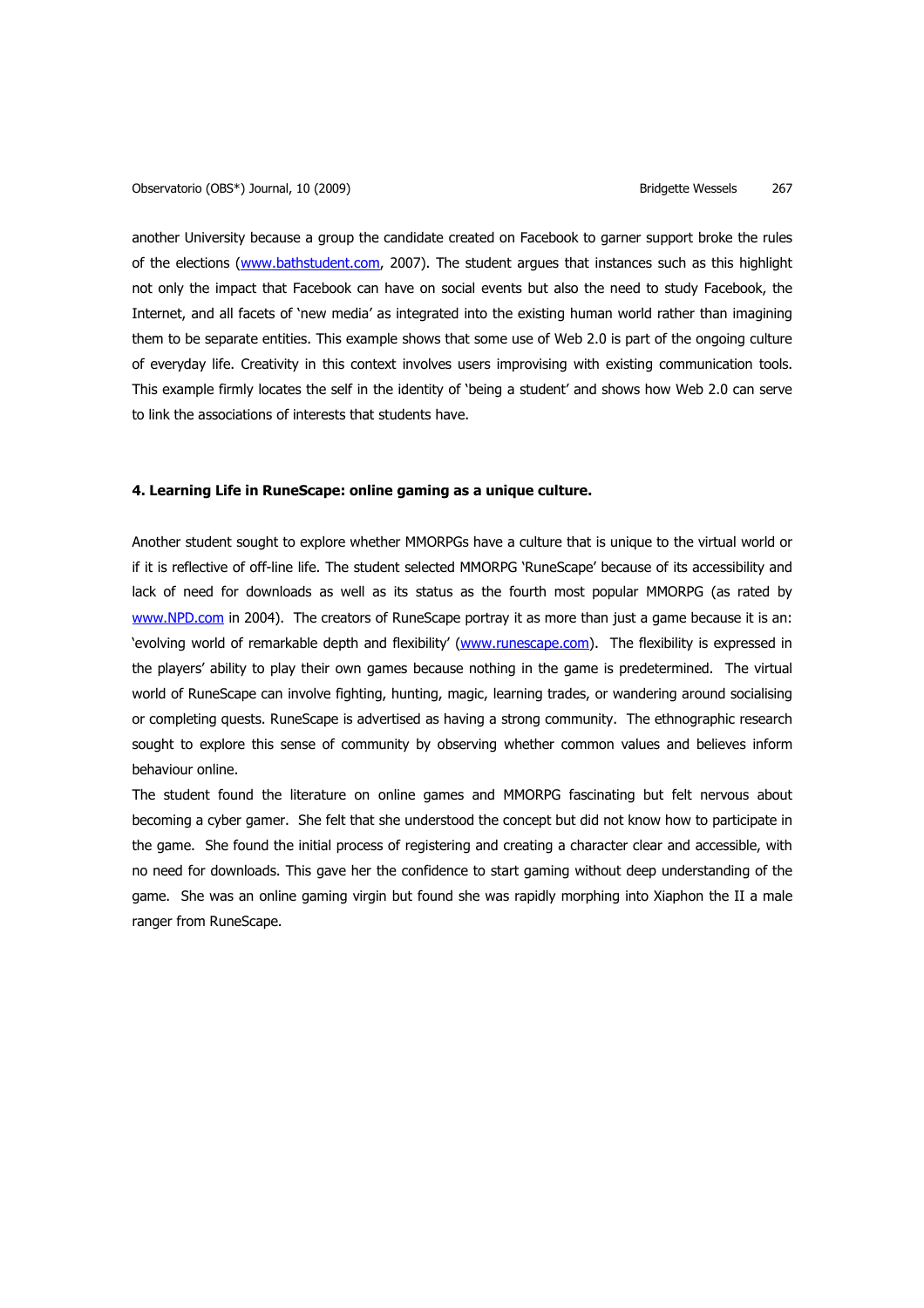# 268 Bridgette Wessels Observatorio (OBS\*) Journal, 10 (2009)



**Figure 5:** The design page to construct a character

In her ethnographic account she says her character first had to be 'born' and she had to learn the basic skills before continuing into the full MMORPG world. In 'Tutorial Island' she learnt how to read the map, understand the symbols and acquire basic skills such as running, combat, mining, smelting, fishing, fire lighting and much. She felt that although this improved her knowledge of the technological skills needed within RuneScape, it did not reveal much about the culture of RuneScape.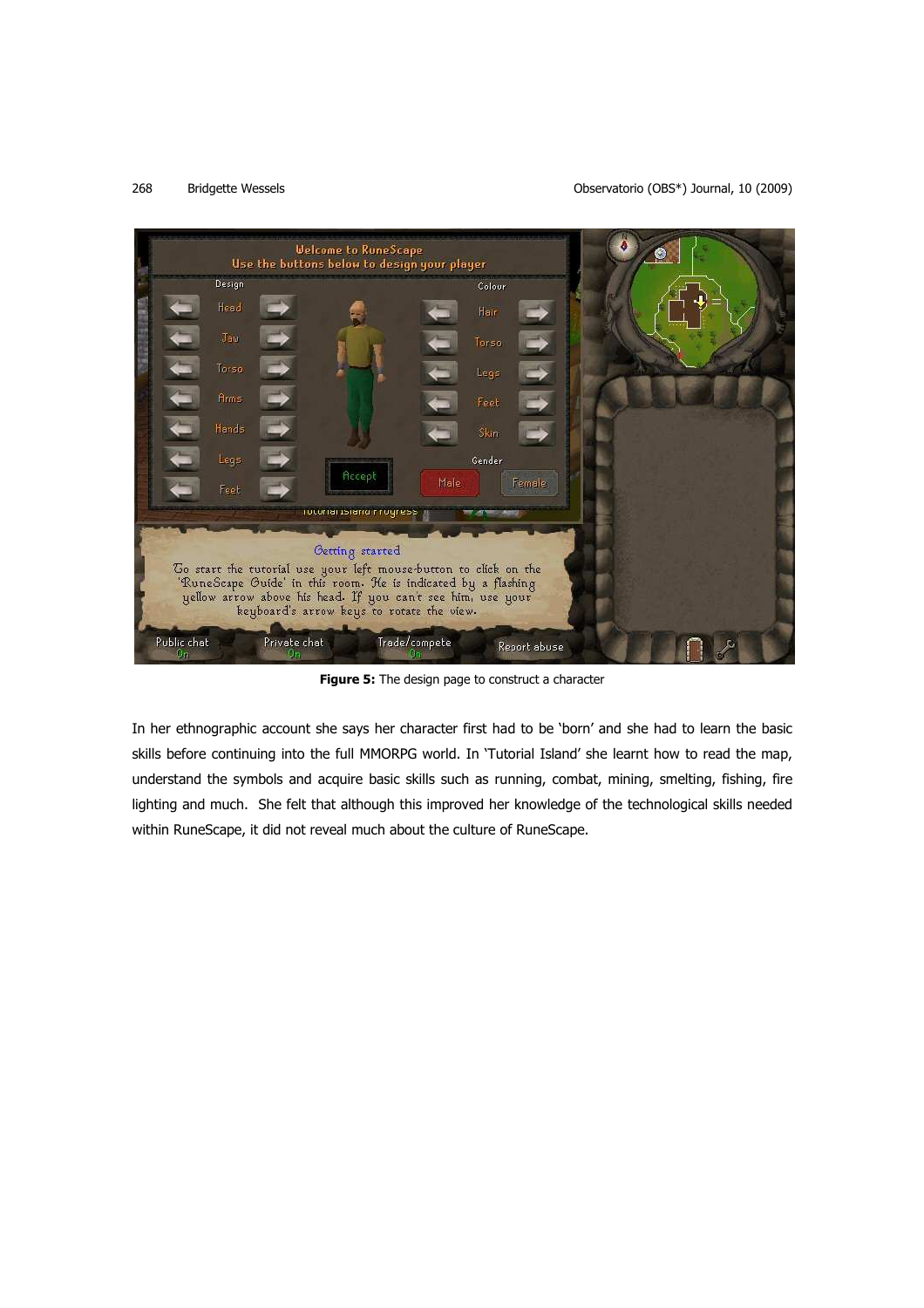Observatorio (OBS\*) Journal, 10 (2009) **Bridgette Wessels** 269



**Figure 6:** The castle courtyard in Lumbridge

She wrote that 'after completing 'Tutorial Island', Xiaphon was transported to a busy castle courtyard in Lumbridge… and so Xiaphon's life began in RuneScape.'

In her ethnography, the student found that the gamers' common knowledge and common cultural values gave them a framework for their online activity. To participate in the game she found she had to understand the hierarchy and language of RuneScape and also had to gain an insiders' knowledge of what actions mean and how others perceive them. She argues that her ethnography shows that 'online gamers have a cyber culture which units all the members through common understanding'. She concludes that although RuneScape is located within the public domain so access into the cultural setting is easy, learning about the culture is a matter of trial and error - and patience. She feels that it is important to explore cyber cultures such as those developing within MMORPGs even though cyberspace cannot be separated from its cultural context (Bell, 2001). This is because gamers are in the process of evolving their own cultural space online which has its own language, structures, values, and shared knowledge. This project shows how culture and identity have an internal logic in gaming online cultures that gamers learn and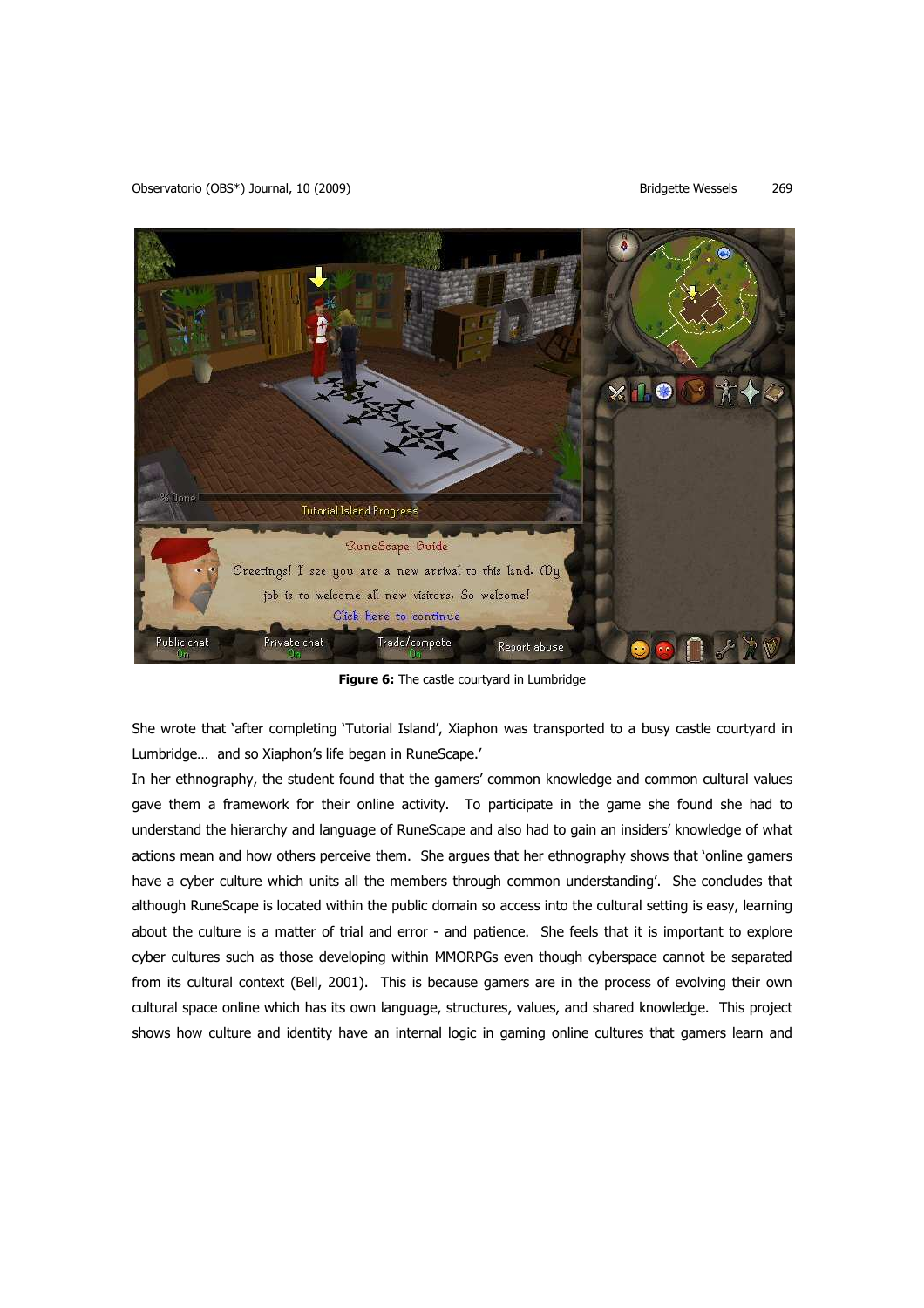identify with, and develop through use.

# **Conclusion**

Web 2.0 provides a medium for greater participation in cultural and communicative spheres. It can also foster a more creative engagement with and between social worlds. However, given its networking and interactive character, the way in which individuals and institutions engage and participate in communicative worlds is requiring a certain amount of creativity – both in innovative terms and in terms of improvisation. Furthermore the cultural fabric of this interactive form of communication is opening up the spaces in which 'selves' position and define themselves. Public institutions such as the British Library are developing innovative new services that seek to improve access to cultural resources and foster greater interaction between service users, curators and others in networks of knowledge generation. The British Library's sense of itself - its identity- is influential as it positions itself to develop Web 2.0 creatively. Its sense of self underpins the way it is developing an infrastructure for Web 2.0 - namely its role of curator to conserve cultural artefacts and to facilitate the production of knowledge, is the woven into the virtual space it is creating.

There is also a variety to individual creativity in various aspects of Web 2.0. The way in which the students through their projects engage in mediated worlds shows that their own senses of self, their interests and patterns of associations are influential in the cultural fabric of their interaction in the Web. In general terms, the student projects show that students are both improvising and being creative in how they engage with Web 2.0. They also show that the take up and participation in these worlds of communication involves students reflecting on their own interests, how they engage in the world around them and how they learn to engage in new cultural worlds. This process of new engagements in communication is resulting in them reflecting on their senses of self and how they learn new practices of communication and participation. The students are experimenting with their identity and the Web, which is one aspect of their creative developments of self, a process that is part of culture.

The research discussed in this paper suggests that researchers, students and/or institutions creatively develop new networks of communication and participation in the cultural activity that generates knowledge of the self and other. These types of ongoing engagements in Web 2.0 indicate that both individuals and institutions are negotiating their relationship between selves and others in the processes of a constant development of identity. To do this, actors draw on commercial and publicly available resources and position themselves through their own creativity – whether by innovating or improvising –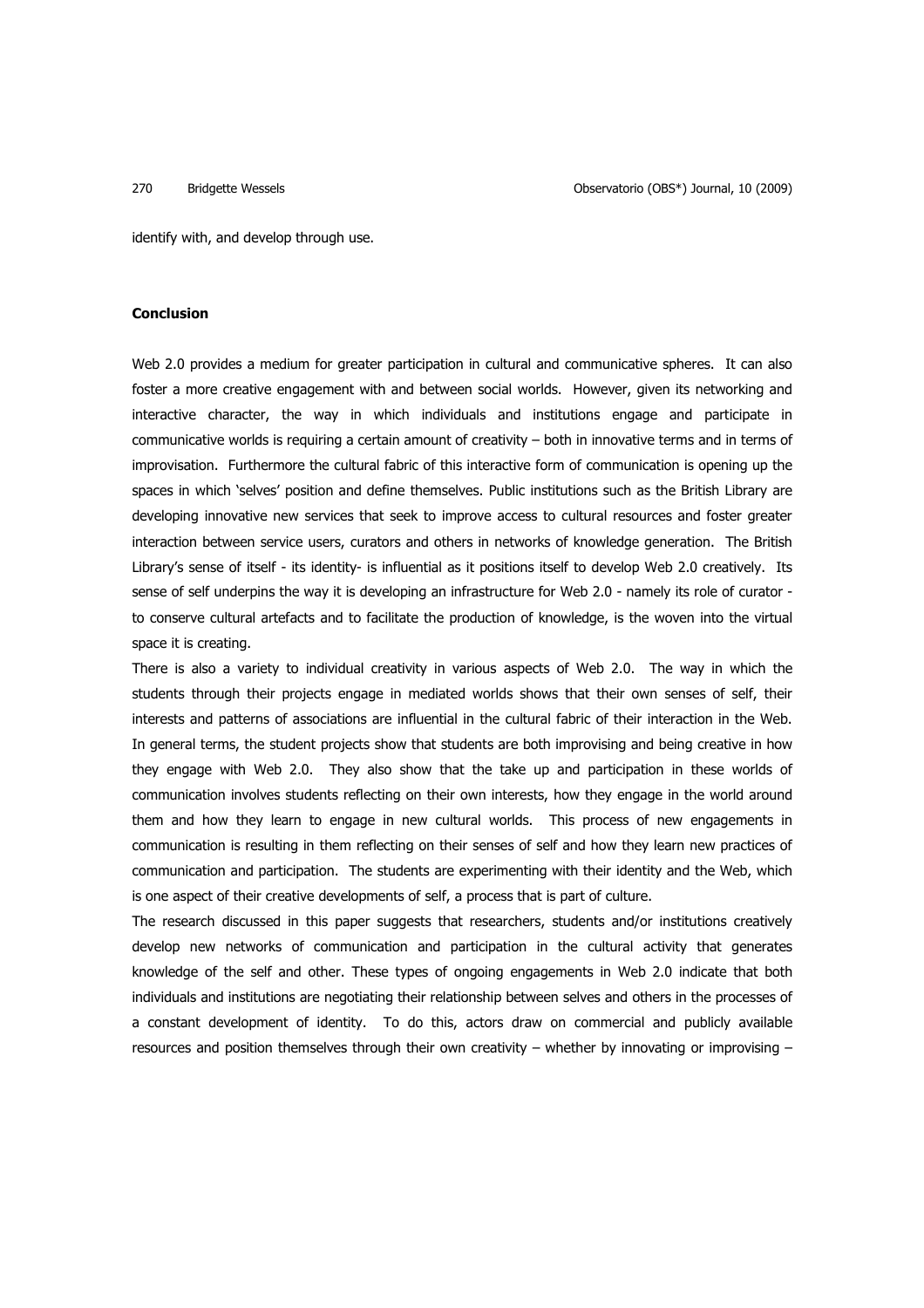Observatorio (OBS\*) Journal, 10 (2009) **Bridgette Wessels** 271

to engage in digital communication. Further research is needed to ascertain what the conditions are for innovation in an interactive production of knowledge in relation to interactions between public institutions and user groups. Research also needs to address how users in everyday life improvise and how those improvisations are drawn from social life in general in developing innovations in communication.

### **References**

Abbate, J. (2000), *Inventing the Internet*, Cambridge, MIT Press

Bell, D. (2001), *Introduction to Cybercultures*, London, Routledge

Berners-Lee, T. (1999), Weaving the Web: The Past, Present and Future of the World Wide Web by its Inventor, San Francisco, Harper Collins

Becker, H. (1982), Art Worlds, Berkeley, University of California Press

Boden, M. A. (1994), 'What is Creativity?', in Boden, M.A. (ed.), Dimensions of Creativity, Cambridge Mass, MIT Press

Chaney, D. (1996), Lifestyles, London, Routledge

Chaney, D. (2002), Cultural Change and Everyday Life, Basingstoke, Palgrave

Chandler, D. (1998), Personal home pages and the construction of identities on the Web, http://users.aber.ac.uk/dgc/Webident.html

Cohen, A. (1994), Self Consciousness: an alternative anthropology of identity, London, Routledge

Featherstone, M. (1991), Consumer Culture and Postmodernism, London, Sage

Frissen, V. (2008), "Towards a User Generated State? The Impact of Web 2.0 for Government and the Public Sector", Conference Paper at LSE Conference, September 22nd -23rd 2008

Giddens, A. (1991), On Modernity and Self-Identity: Self and Society in the Late Modern Age, Cambridge, Polity Press

Gray, J.A., Sandvoss, C., Harrington, CL., Jenkins, H. (2007), Fandom: Identities and Communities in a Mediated World, New York, NYU Press

Harrison, J., Wessels, B. (2005), "A new public service communication environment? Public Service Broadcasting in the reconfiguring media", in New Media and Society, Vol 7 (6) pp. 861-880

Jenkins, R. (1996), Social Identity, London, Routledge

Karp, I., Lavine, S. D. (eds.) (1991), *Exhibiting Cultures: the poetics and politics of museum display*, Washington, Smithsonian Institution Press

Karp, I., Muleen Kreamer, C., Lavine, S. D. (eds.) (1992), Museums and Communities: the politics of public culture, Washington, Smithsonian Institution Press

Kolko. B. E., Nakamura, L., Rodman, G. B. (eds.) (2000), Race in Cyberspace London, Routledge